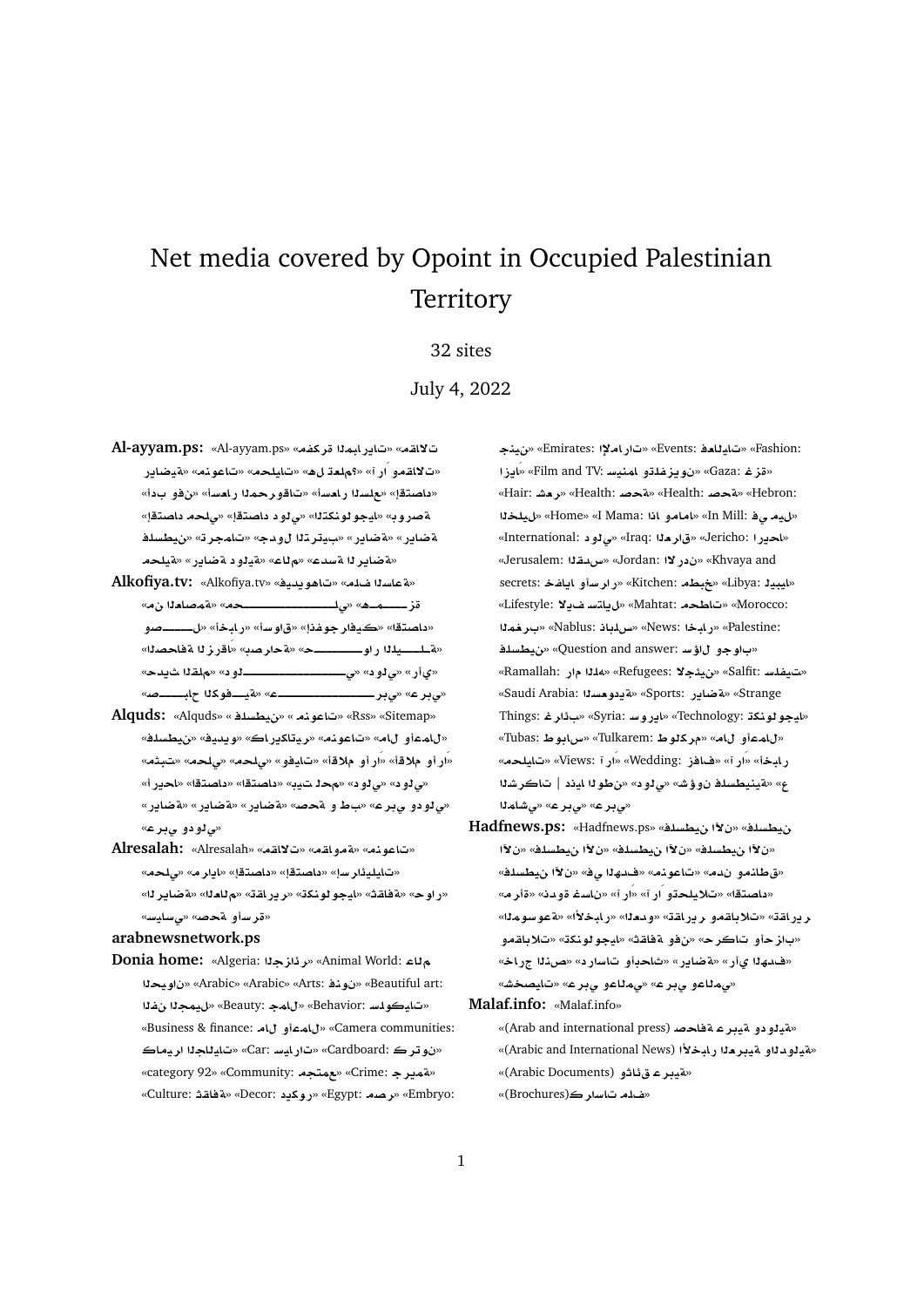«قيطار قميدلا ةهبجلا (Democratic Front)» – Arabic Cinema» «تاياورو صصق – Arabic» «صبر ع Around» «قيبر عـىقيسوم – Arabic Music» «قيبر عـامنيسـ«قعمـجـ 62 ل1 قعمـجـ11 عوبسـلا1 ضلم (File Friday Friday 62nd Friday)» «قيربه ةفاحص (Hebrew Press)» Morld - حي تقيسو مو بن في Art And Music «م للعذا ل و حـ – World «قيلود ق ئاثو (International documents)» رابخأ – Auto News» «نونفذاو مقامتذا رابخأ – News «قيليذار سا ق ئاثو (Israeli documents) – Beauty» «تارايسلا رابخة – Auto News» «تارايسلا «مقبليدًا وسار لمخا (Israeli News)» Breaking» «تيانو مام – Blogs» «تيانو مام – Blog» «بالمح «\_لا مقعجلا قدو دلا تار يسم (Marches return Friday)» «تار ايـ – Car» «تبايو لمحـ – Candy» «قلجاعر ابوذا – News «قينيطسلف ق ئاثو (Palestinian Documents)» Celebrity» «تار ایسدا قوید – Car Market» «تار ایسد – Car» «قينيطسلف رابخا (Palestinian News)» «لومحه فتاه – Cell Phones» «موجنلا رابخاً – News «نوينيطسلفلا نوئجلالا (Palestinian Refugees)» «می 11 ب ساح – Computer» «تمينيصد ج ار بهٔ – Chinese Towers» «رير اقة (Reports)» Cooking» «تاناجر همو تلافح - Concerts And Festivals» «تلااقمو ار آ» «ىرسلاًا (The prisoners)» Culture» «تاكرشةا رابخة – Corporate News» «جُبط» «روكيد – Decor» «ضرراهـم – Culture Events» «مةفاقـدٌ →«Culture Events» و The Palestinian Nakba and the Century Deal")،تينيطسلـف م فاحصه MIFTAH: «MIFTAH» «News» – Economic» «قيجو لوكدلاا قوسلا – Ecological Market» Pal Today: «Pal Today» «Ø£ØØ<sup>-</sup>اØ« اÙ"Ø<sup>3</sup>اØ<sup>1</sup>Ø Economy - «داصتقا – Economy» «للمذاو داصتقلاا م لاء  $\circ$  « $\emptyset$ £ $\emptyset$ <sup>3</sup> $\emptyset$ ±Ù‱ « $\emptyset$ §Ù, $\emptyset$ <sup>a</sup> $\emptyset$ µ $\emptyset$ § $\emptyset$ <sup>-</sup>» Education» «مملعة – Education» «داصتقلال المخذ – News  $\mathscr{A}$ §Ù, Ø¥Ø<sup>1</sup>Ù, اÙ, ... اÙ, Ø<sup>1</sup>Ø"رÙŠ»  $\mathscr{A}$ §Ù, Ù,Ø<sup>-</sup>Ø<sup>3</sup>» «من ذو رتكللا) متلعتلا – Elearning» «متلعتلا رامخة – News «ØªÙ.ارير» «ØªÙ.ارير خاصØ©» – Environment» «تمثيد – Environment» «قاط – Energy» «Ø±ÙŠØ§Ø¶Ø ©» «Ø<sup>1</sup>ربÙŠ Ù^Ø<sup>-</sup>Ù^Ù"ÙŠ» تاروكيد – Exterior Decoration» «مقيئيد رابخأو تالقيقحة «Ù...Ø $\boxtimes$ Ø $^{3}$ Ø $^{3}$ اØ $^{a}$ » «Ù...ØÙ"ÙŠ» «Ù...Ù,اÙ"اØ $^{a}$ » «ايزi – Fashion» «ايزاو ةضوم – Fashion» «ةيجراخ «Ù...Ù,اÙ,,ات» «Ù...Ù†Ù^Ø<sup>1</sup>ات» «قاناجرھە- Foot Ball» «يېنجا - Films» «تاناجرھە- Fesetival» Palestine & World News: «Palestine & World News» «ف لو غ – Golf» «بام لفت – Games» «ر و طء – Fragrance» «ر ابخلأا مها» «تاعونه» «تلااقه» «و بديك» «نو نانفو ان فه» «در مشلاد ةباندلا – Hair Care» «ز ابمج – Gymnastics» «مقشاشـز ئاوج» «اوحو مدا» «ملاعلا رايخاً» «ن يطسلف رايخاً» نقحصه - Health And Nutrition» «مقلسلا قرك - Hand BAll» «مةضاير» «ي راصه ڪڌزئاج» «ب هذ ڪڊاو جه High» «قىنغقە قحصە – Health And Nutrition» «قىنغقە» «ايجو لونكڌو مولم» «ةايحو متحصه «متيليذار سإ نوؤشه Honeymoon Trips» «تمنومة اتاحيصر خ آ - Fashion Palestine Information Center: «Daily News» «ل يخلا قابس – Horse Racing» «ل سعاد ر هشت لاحر – «Home Page» «Jerusalem and Aqsa» «ق دانفـلـا م خـفـأ – Hotel» «مقيلحـمـــر ابـخـأ – Hot Issues» «Palestinian Heritage» «Reports» «Zionist Terrorism» Information – «ملاعا – Information» «ملاعا – Information» Palestine News Network: «Culture» «Home» «تنزيتنا - Internet» «قيلخاد تاروكيد - Decoration «Human Rights» «International» «National News» تار او ح- InterviewsAndReports» «تفر تذا – Internet» «Nonviolence» «Opinion» «PNN TV Reports» «Politics» – Investigation» «تاعار تخل – Inventions» «ر. ى رافقو «Prisoners» «ذ فة – Jump» «تار هو حه – Jewellery» «قيمثاء رايخا Palestine Online: «Home» «ار آو ت لااقعه» «Palestine Online: «تارايسنا مِناء ي في تار ادصلاًا شدجاً – Latest Cars» «ةضاير» «داصتقا» «تاسسؤم» «تاعونم» «تاعونم» «كانهو ر خ آ – Latest Fashion» «تم ضو م ر خ آ – LAtest Fashion» ضوء ع د خا - Latest Fashion Shows» «ادز لأا م لاء ر ابخا «ي لو دو ي بر ع» «ي لو دو ي بر ع» «ة ضاير » palestinetoday.net: «palestinetoday.net» «Adventure -«مقيبطنا رابخلاًا رخآ – Latest Medical News» «ايزلاًا Applications» «ل بدد ساط – Alternative Msdicine» «قد مافه «Latest News – آد هذا ريدا البخا رخة – Latest News» Arab News» «بى در عداصتة! – Arab Economy» «تاقسطة – – Latest News» «بالمخلأا رخآ – latest News» «رالمخلأا Arab «Arab Sports – «قيبر عربخة» «Arab Sports – » Makeup» «مقينفذا تار اوحذا – Latest News» «رابخلاا رخآ م لاء – Arab World» «هيبر ع تامماج – Universities - Mens» «تار ضحتسمو جايكام - And Cosemetics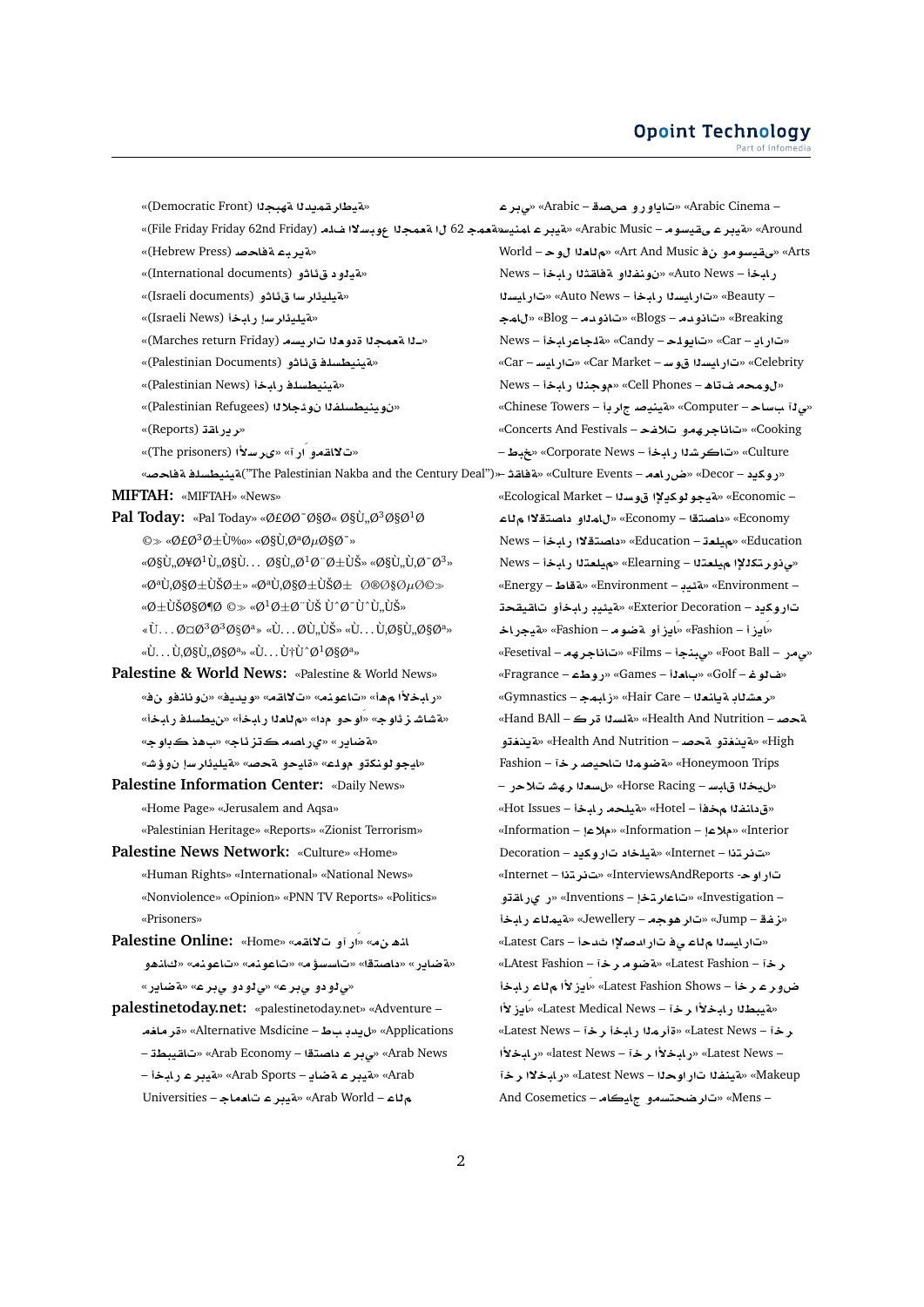**yd§w bAC mwRT**» «Mirror – **r**» «Mother And Child – **± ¤Wf**» «News – **bAC**» «News Decor – **bAC d§kwC**» «News sport – **bAC r§ART**» «News Sport – **bAC r§ART**» «Oneiromancy – **fsyr ±®**» – Postgraduate» «ن**ييسايسال**او a<sup>س</sup>ايسالا رابخة – Politics»  **CFA lyA**» «Problem And Solutions – **KA ¤lw**» «Property – **qAC**» «Radio – **C §w**» «REal Estate – **tOA ¤¨**» «Report – **qAC§r**» «Reports – **qAC§r ¤lfA**» «Resorts – **nt`A }yT**» «Running – **r©**» «Science And Technology – **lw ¤knwwyA**» «Sexual Health – **}T nsyT**» «Sport – **C§ART**» «Sun And Sea – قيلحملا ر**ابخلأا ن**ه ديزملا – Technical» «رحدٍ و س&شـ مولم تاعار تخإ – Technology «مقيم**نامن**او مقير مناو «ايجو لونكتلا ر ابخأ – Technology News» «ايجو لونكتو «Tennis – **nH**» «Tips – **OA¶**» «Towers – **r**» «Travel And Tourism – **FyAT ¤Ffr**» «Tv – **lfz§w** » «Under Test – **yd ¯tbAC**» « **¤wFyqY** – Music» «**d¤A** – Blogs» « **A** – Art» «**fX ¤tr¤ymA¤§A** – Banks» «قر ئاطلا قرك – Women» «Volley BAll – ل**جاء** اسنه» «**Weather News** – الاستقطاد الله بالمجموعة الاستقامة السلامة السلامة السلامة السلامة السلامة السلامة السلامة ال «Women – **sAÁ**» «Womens NEws – **sAÁ ±bAC**» «World «در در اقتو تار او - World News» «ملاعلا ه اعد «World OF Culture – **A qAT ¤fnw** » «World Of Environment – **A by·T ¤yw** » «World Of science And Technology – «المجولات عليه تكتلاو مولعلا م<sup>1</sup>له «**Vand Sport – جةيمناء ةضاير - World Sport**» «FinancialMarkets – **تينام ق او س**أ» «News – ربابخاً» « داصتقا» «Notification – ل جاء ملا عل<sup>ي</sup> «Economy – داصتقل» **A** – Economy» «**r¶ysyT** – Home» «**y·T A** – Environment» «**`ly** – Education» «**qAT** – Culture» «**wC ¤qAC§r** – Local News» « **§kwC** – Decor» «**C§ART A** – Sport» «**C§ART**- Sport» «**FyAT ¤Ffr** – Tourism And Travel» «**FyAT ¤Ffr A** – Travel And Tourism» «**FyAC A** – Cars» «**}T A** – Health» «**lw ¤knwwyA A** – Science And Technology»

- **Paltodaytv:** «Paltodaytv» «**qA¯**» «**¡ ±bAC**» «**±bAC**» «**قينغڌو قحص» «قضا\_پر » «تاسار د» «قصاخ** تار أوحه «**س**لودو لى بر ع» «ايجو لونكڌو مولك»
- **Pbc.ps:** «Pbc.ps» «**lsWy ¡@ ObA**» «**bAC ±Fr«**» «**فيلحم**نا رابخلأا» «فحصنا رابخأ» «ليجو لونكتنا رابخأ» «لميضاير 1ا رابخلأا» «فيفاقتثا رابخلأا» «فيداصتقلاا رابخلأا»

«**لقيمللغل**ا رابخلأا» «لقيسايسلا رابخلأا» «لقيسائر لـا رابخلأا» «**فيداصتقا جماري» «قيرابخلإا ريرافت**نا» «قيبرهنا رابخلأا» «**r tmAyT**» «**r qAyT**» «**r CSA** » «**r FyAFyT**»

## **Ramallah**

- **Sadaa.ps:** «Sadaa.ps» «» «**yd§w**» «**qA¯**» «**nwA**» نأشلك «مقلجملك» «مقصلعلللس مقلك» «داصتقل» «بدأ» نأشذا» «ي لو د لـا نأشذا» «يليذار سلاا نأشذا» «يلحمذا «ناطيتساو تاكاهتذا» «نيئجلال**او تاتشل**ا» «ىبر دلا «روص» «**ةضاير» «ريراقت**»
- **Safa:** «Safa» «**dx**» «**¯·w** » «**yr**» «**Fr¶yl¨**» «**tOA** » «مقيلحه مقصاير» «ي لود» «نونفو مقفاقت» «ريرافق» «مقينقق» «*مىسليس*» «¤يلود ¤ضاير»

**Uprooted Palestinians**

«قزيمه تافله» «انوروك» :ةيرا**ـبــخلاا اــعـــم ةــ**لــكو «**A¤¯**» «**r¤C ¤w** » «**®**» «**Fr«**» «**þmr**» «همجرته «ايجو لونكة» «تايعامتـجا» «**ميسيئر ل**ا» «داصتقلاا» «قليحو مجصه «مقاير» «مقاتــقـــث»

¤لقت*سم* ¤ينيطسل**ف** ابذأ ¤للكو

ملاقأ» «للمعأو للله» «تلالقم» «ربخـة للكو» :ربخـة **ل**اكو «ىر سلاًا» «خبطمـلاا» «ةأرـمـلاا» «نيطسلـفـر ابـخـأ» «َار آو «**بةصاخ ر در اقت» «مك**ل انر تخا» «مكل انر تخا» «**بقضادر ل**ه» «**knwwyA**» «**rmT br§T**» «**rmT br§T**» «**rmT** «قليحو ن2ٍ» «قيربط قمجرت<sup>» «</sup>قيربط قمجرت<sup>» «</sup>قيربط «**J¥¤ ryT**» «**}T ¤mA**» «**A mKA¡yr**» «**r¨** «*د د*و دو

**Wafa:** «Wafa» «**yd§w**» «**OT lsWy**» «**OP OwC**/ «داو ر» «و بدي<u>د</u>

#### **Zajelpress.ps**

- باــــــــتك» «ملاعلإل<sub>ـلمغا</sub>» **:ملاعلإلـ**مقا
	- **þþþþþþþþþþþþþþþþþþd**» «**qA¯**» «**lþþþþþþþþþþ þþþþþþþAQ**» « **OAT d¤yT**» « **OAT `ryT**» «**nþþþþþþþwþþþþþþþþþþþþþþþþþþþþþA**» «ق<del>\_\_\_\_\_\_\_\_\_\_\_\_\_\_\_\_\_\_\_\_\_\_\_\_\_\_\_\_\_\_\_\_\_\_\_</del>ئاثو » «**CÁ tAC**» «**þþþþþþþþþd qþþAþþ¨**» «**þþþþþþd r§ARþþþþþþ¨**» «**þþþþþþþþþr** «قيــــلحه رابـــــــــخة» «رابـــــــخلأا «**þþþþþþþþbAC ¤þþþþþþyT**» «**tOA** » «**b**هل المستقرى المصدر المستقرى المصدر المصدر المصدر المصدر المصدر المصدر المصدر المصدر المصدر المصدر المصدر ال «**±þþþþþþþþþþþþþþþþþþþþþþþþþþbAC**» «**qþþþAC§þr** ر براقة» «قــــــحلمو ر\_براــــقة» «ق*ــــــحلم*و